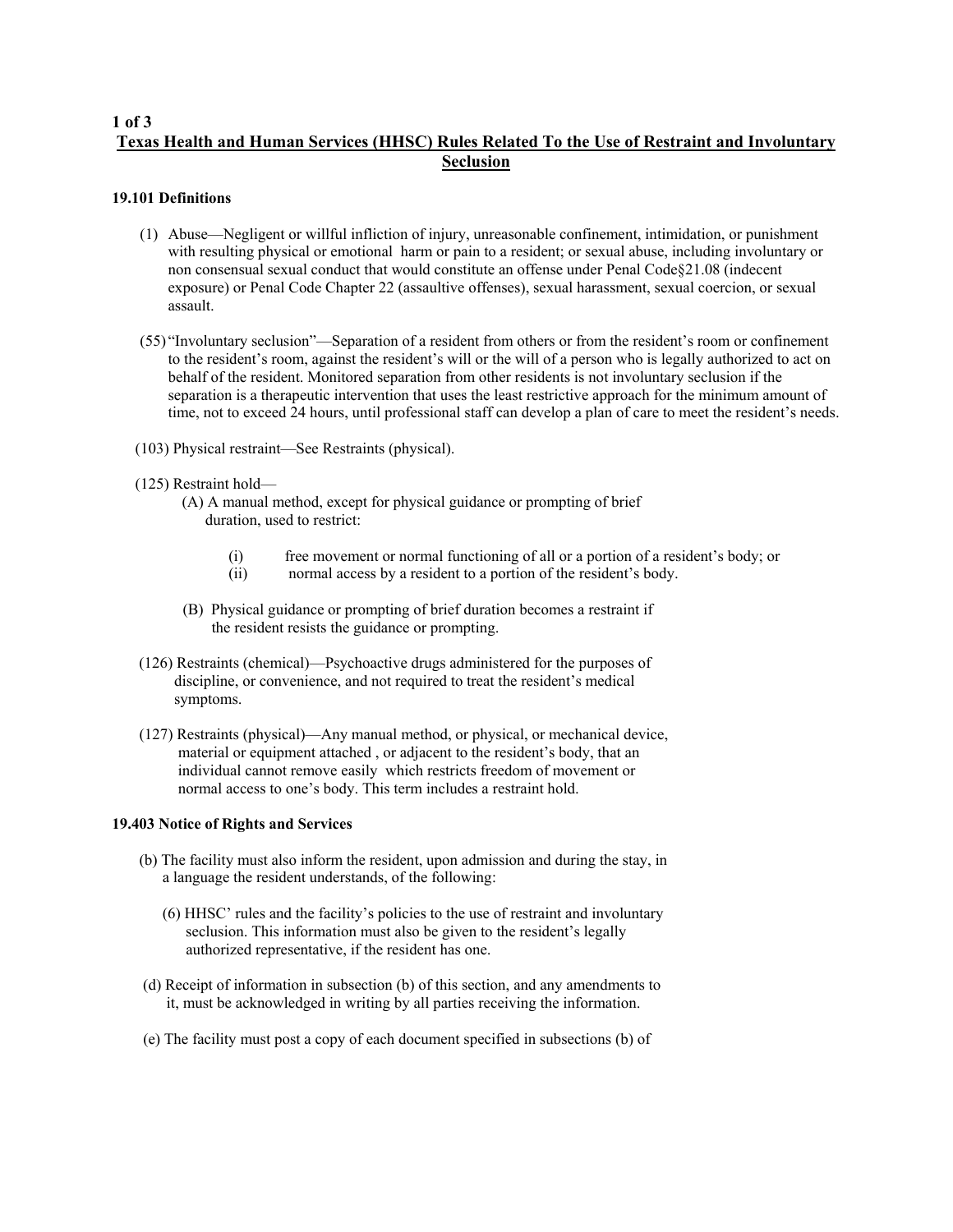this section in a conspicuous location.

#### **19.408 Grievances**

(c) A facility may not discharge or otherwise retaliate against:

- 1. an employee, resident, or other person because the employee, resident, or other person files a complaint, presents a grievance, or otherwise provides in good faith information relating to the misuse of a restraint or involuntary seclusion at the facility; or
- 2. a resident because someone on behalf of the resident files a complaint, presents a grievance, or otherwise provides in good faith information relating to the misuse of a restraint or involuntary seclusion at the facility.

#### **19.601 Resident Behavior and Family Practice**

- (a) Restraints. The resident has the right to be free from any physical or chemical restraints imposed for purposes of discipline or convenience, and not required to treat the resident's medical symptoms.
	- (1) If physical restraints are used because they are required to treat the resident's medical condition, the restraints must be released and the resident repositioned as needed to prevent deterioration in the resident's condition. Residents must be monitored hourly and, at a minimum, restraints must be released every two hours for a minimum of 10 minutes, and the resident repositioned.
	- (2) A facility must not administer to a resident a restraint that:
		- (A) obstructs the resident's airway, including a procedure that places anything in, on, or over the resident's mouth or nose;
		- (B) impairs the resident's breathing by putting pressure on the resident's torso;
		- (C) interferes with the resident's ability to communicate; or
		- (D) places the resident in a prone or supine hold.
	- (3) A behavioral emergency is a situation in which severely aggressive, destructive, violent, or self-injurious behavior exhibited by a resident:
		- (A) poses a substantial risk of imminent probable death of, or substantial bodily harm to, the resident or others;
		- (B) has not abated in response to attempted preventive de-escalatory or redirection techniques;
		- (C) could not reasonably have been anticipated; and
		- (D) is not addressed in the resident's comprehensive care plan.
	- (4) If restraint is used in a behavioral emergency, the facility must use only an acceptable restraint hold. An acceptable restraint hold is a hold in which the resident's limbs are held close to the body to limit or prevent movement and that does not violate the provisions of paragraph (2) of this subsection.